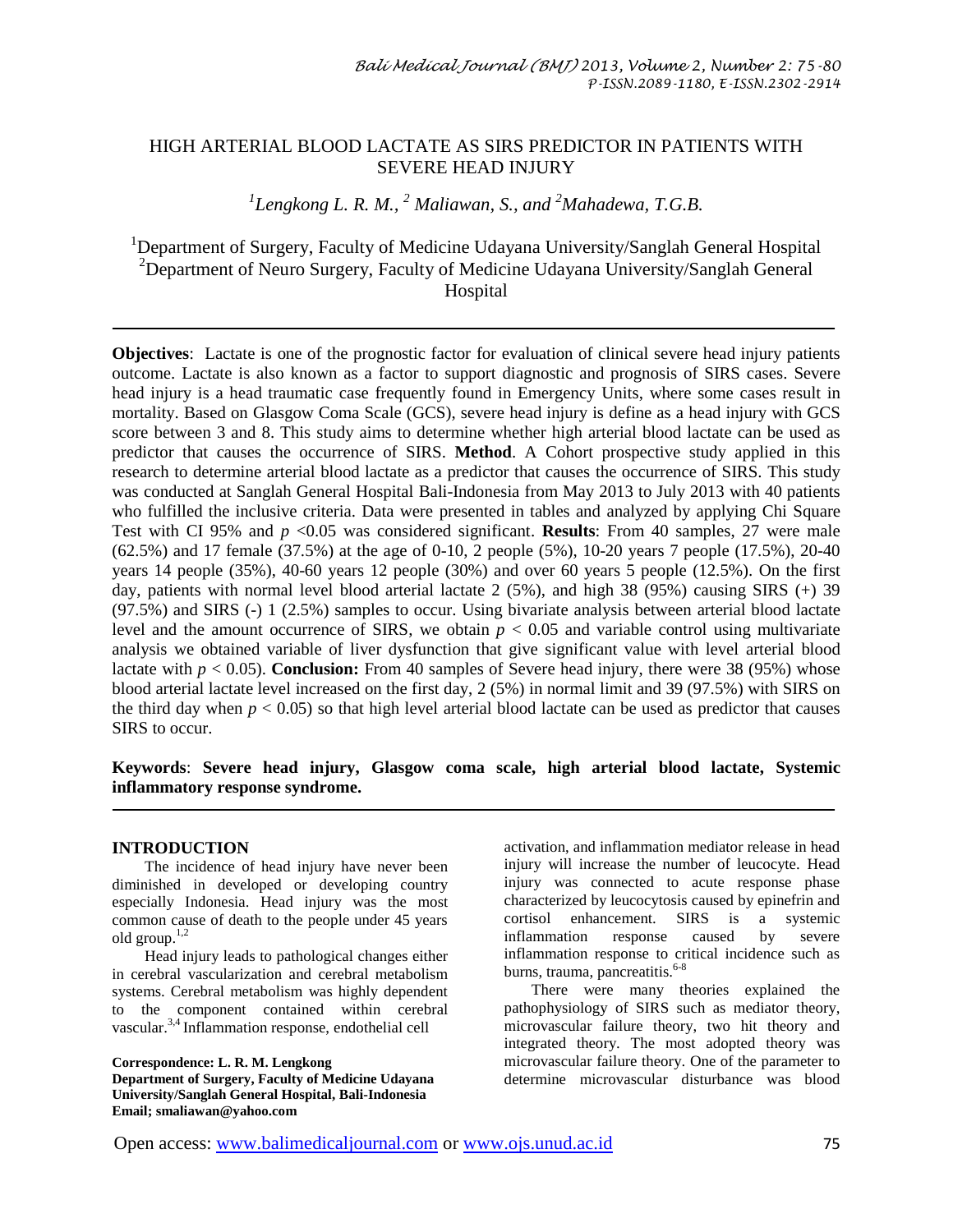lactate concentration which described tissue hypoperfusion or hypoxia.<sup>5,6</sup>

 Lactate was a sensitive marker for changes in cerebral metabolism, even though its mechanism had not fully understood yet. Previous studies stated that ischemia following head injury was responsible for blood lactate concentration enhancement. In contrary, another studies stated that majority of patients with head injury did not have periodic ischemia, instead of secondary ischemia which lead to lactate accumulation. Another explanation was ion changes as physiologic response in head injury.<sup>8,9</sup>

 Lactate is additional product from glycolysis. Through glycolysis, anaerobic process occurs in cytosol, two Adenosine Three Phosphate (ATP) molecule was produced along with pyruvic for every glucose molecule hydrolysed. There are two things could occur to the assembled piruvate. First, if sufficient oxygen is available then pyruvic would be involved in Kreb's cycle inside mitochondria and produced another ATP. Second, under hypoxia condition, pyruvic will not be involved in Kreb's cycle instead converted into lactate. Pyruvic into lactate conversion is a reversible process which be catalyzed by Lactate Dehyrogenase enzyme inside the cytosol. Nicotinamide Adenine Dinucleotide (NADH/NAD<sup>+</sup> ) cofactor would be interconnected or exchanged with  $H^+$  ion.<sup>10,11</sup>

 Lactate that has already converted back into pyruvic would enter Kreb's cycle inside mytochondria for further metabolism or being used in gluconeogenesis process. Pyruvic is used in aerob tissue through two oxydative process. The first oxydative process is conversion of pyruvic into Acetyl-CoA by Pyruvic Dehyrogenase Enzyme (PDH). Thiamin is a cofactor for PDHb so thiamine deficiency would cause disturbance in lactate metabolism. The second oxydative process is usage of pyruvic in gluconeogenesis process. Head injury will cause hypoxia that brought consequences of mitochondria metabolism dysfunction which would result in lactate accumulation.<sup>9,13,14</sup>

 Inflammation processes after head injury are characterized by activation of vasodilatation mediator, decrease of blood flow and increase of capiller permeability. These lead to fluid and leucocyte accumulation in trauma site. The leading role cell in inflammation process was phagocyte cell, especially PolyMorphoNuclear (PMN) Cell, which being accumulated within 30-60 minutes in necrotic tissue. If the causes of inflammation process are occurred exceeded this time then within 5-6 hours, there would be mononunclear leucocyte cell, macrophage and lymphocyte infiltration. These macrophages would support PMN cell activity in phagocytosis process.<sup>15-18</sup>

 The purpose of this study was to determine high artery blood lactate concentration as a predictor for SIRS in patients with head injury based on Glasgow Coma Scale (GCS). We assumed that the severity of head injury was correlated to artery blood lactate concentration

### **METHOD**

 A Cohort prospective study was applied in this research to determine that high level blood arterial lactate as a predictor of SIRS. This study was conducted at Sanglah General Hospital Bali-Indonesia from May 2013 to July 2013 with 40 patients who fulfilled the inclusive criteria. Data is presented in tables and is analyzed using Chi Square Test to CI 95% and *p*<0.05.

## **RESULT**

 This research is conducted on severe head injury patients with GCS 3-8 who visited Sanglah General Hospital, Bali-Indonesia emergency unit for medical treatment between May 2013 and July 2013.

 A number of 40 patients in each group was recruited in this study. The patients consisted of 27 male (62.5%) and 13 female (37.57%). The level of blood arterial lactate of the whole samples on the first day was observed. The results indicate 2 normal samples (5%), and 38 samples of high level blood arterial lactate (97.5%). Then on the third day, the occurrence of SIRS were evaluated to the whole samples in which we found 39 SIRS samples occurred and 1 SIRS samples failed as presented in Table 1 and 2.

## **DISCUSSION**

 Inflammation responses, caused by trauma were dynamic processes that result from inflammatory mediator release. Head injury induced immune response that activated by endogen signals as response to stress, tissue or cell injury and systemic inflammatory response through changed in stress hormone, metabolic mediator, immunology and hemodynamic response that result in organ system damage. There had been an evidence that in head injury, hyperglycolysis caused lactate enhancement inside extra-cell chamber which would be used as an energy source.<sup>15,18</sup>

Forty participants were followed during this study. Arterial lactate concentration was performed in first day and SIRS evaluation was performed in third day. Arterial lactate concentration will reach its maximum level after first twenty four hours.

 Significant higher arterial lactate concentration during first day was found in cohort group  $(p<0.05)$ . This findings are similar to previous study by Terry and suistomaa which stated highest enhancement of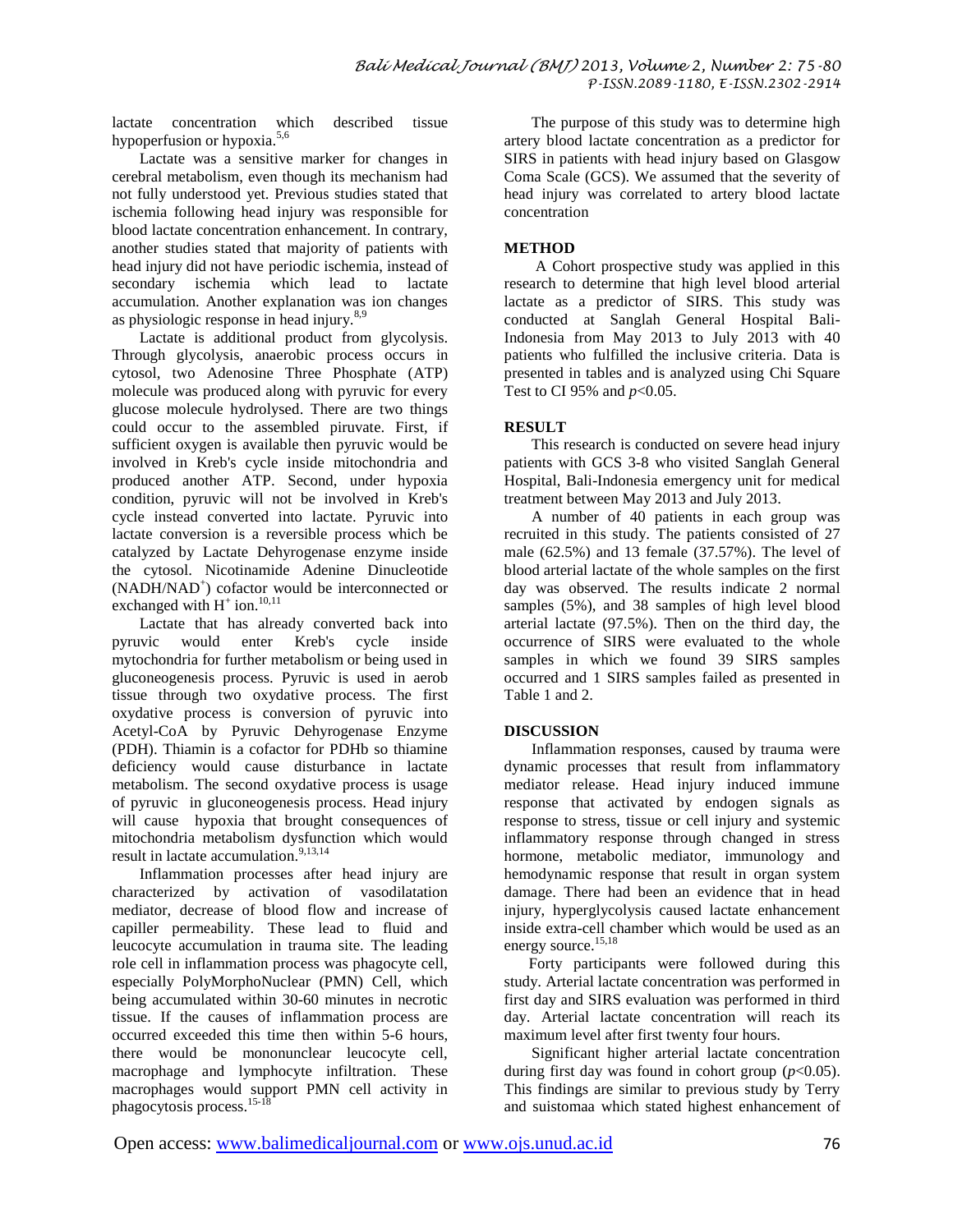arterial lactate concentration was obtained during first day.19,20 Mean arterial lactate concentration in severe head injury is higher compared to in mild head injury. In this study, we found arterial lactate concentration enhancement in severe head injury during first day was observed in 38 to 40 patients (95%).

Pallerin and Magistreti had shown that astrocyte used glucosa during stress environment and transformed it into lactate which through specific transporter was sent to neuron and blood circulation. Recent in vivo rat study by Aurbert described lactate kinetic through lactate dynamic evaluation in brain tissue during hypocampal stimulation. In summary these study had shown lactate which came from astrocyte through *monocarboxylic acid transporter* (MC1 and MC 4) acted as substrate to fulfill neuron energy required. $2<sup>1</sup>$ 

| Variable      | SIRS occurrence in severe head<br>injury patients on $3rd$ day |                   | Total          | $\boldsymbol{p}$ |
|---------------|----------------------------------------------------------------|-------------------|----------------|------------------|
|               | SIRS occur                                                     | SIRS not occur    |                |                  |
| <b>Sex</b>    |                                                                |                   |                |                  |
| Male          | 26                                                             | 1                 | 27             | 0.482            |
| Female        | 13                                                             | 0                 | 13             |                  |
|               | 39                                                             | 1                 | 40             |                  |
| Age           |                                                                |                   |                | 0.305            |
| $0-10$ years  | 2                                                              | 0                 | 2              |                  |
| $11-20$ years | 6                                                              |                   | 7              |                  |
| $21-40$ years | 14                                                             | $\mathbf{\Omega}$ | 14             |                  |
| $41-60$ years | 12                                                             | $\mathbf{\Omega}$ | 12             |                  |
| $>60$ years   | 5                                                              | $\theta$          | 5              |                  |
|               | 39                                                             |                   | 40             |                  |
| Hs-CRP level  |                                                                |                   |                |                  |
| Normal        |                                                                |                   | $\mathfrak{D}$ | $0.001*$         |
| High          | 38                                                             | 0                 | 38             |                  |
|               | 39                                                             |                   | 40             |                  |

#### Table 1 Study Sample Characteristics

\**Significant if p-value < 0.05*

Based on table Chi-Square Test we find grade p-value 0,000 with numerical calculation 19,487 (df=2). Since grade p-value  $\lt \alpha$  (0,000  $\lt$  0.05), we conclude that there has been an increase blood arterial lactate can be used as predictor of SIRS occurrence in patients with severe head injury.

High lactate circulation enables astrocyte to compensate for energy requirement enhancement in order to maintain synaps function and minimize neuron damage caused by ischemia. These can be shown by sudden and brief enhacement of brain glycolysis process, ATP synthesis, lactate, and oxygen consumption during first hour after head injury. Some studies had shown that head injury affected mitochondrial function through free radical enhancement, calcium influx, mitochondrial permeability transposition pores (mPTP) and caused mitochondria swelling and microcirculation changes. Arterial lactate concentration will change accordingly with the severity of head injury. These can be caused by brain parenchym damage therefore result in lactate production enhancement by astrocyte which means diminished aerobic ATP production accordingly with neuron cell and astrocyte mitochondria damage.<sup>1</sup>

 SIRS is a general body response to bacterial infection and tissue trauma. These inflammation response is caused by microorganism invasion into the tissue which in turn cause sepsis.<sup>22,23,24</sup> In this study we found that all patients with arterial lactate concentration enhancement will suffered from SIRS although in normal arterial lactate concentration group, we found one patients suffered from SIRS (P<0,005).This findings was similar to recent theory that stated after head injury, there will be an inflammation process characterized by activation of substance mediator that lead to vasodilatation, reduced blood flow and capillary hyper-permeability.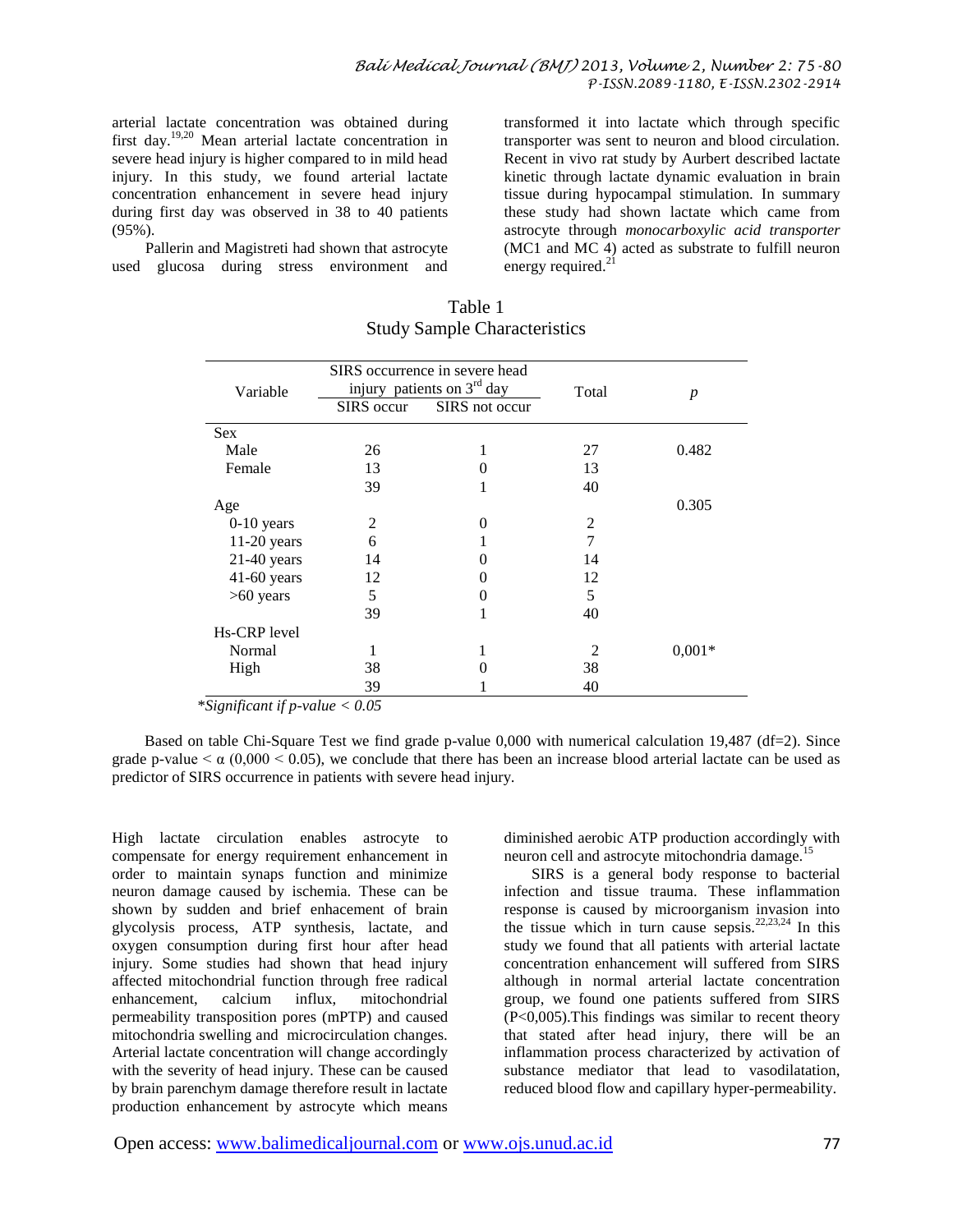| Variable                 | Arterial blood lactate<br>level on 1 <sup>st</sup> day |              | Total          | $\boldsymbol{p}$ |
|--------------------------|--------------------------------------------------------|--------------|----------------|------------------|
|                          | Normal                                                 | High         |                |                  |
| Alcohol                  |                                                        |              |                | 0.236            |
| Yes                      | $\theta$                                               | 16           | 16             |                  |
| N <sub>o</sub>           | $\overline{2}$                                         | 22           | 24             |                  |
|                          | $\overline{2}$                                         | 38           | 40             |                  |
| <b>Diabetes Mellitus</b> |                                                        |              |                | 0.504            |
| Yes                      | $\theta$                                               | 7            | $\tau$         |                  |
| N <sub>o</sub>           | $\overline{c}$                                         | 31           | 33             |                  |
|                          | $\overline{2}$                                         | 38           | 40             |                  |
| Cardiovascular           |                                                        |              |                | 0.542            |
| diseases                 |                                                        |              |                |                  |
| Yes                      | $\theta$                                               | $\mathbf{1}$ | $\mathbf{1}$   |                  |
| N <sub>o</sub>           | $\overline{2}$                                         | 37           | 39             |                  |
|                          | $\overline{2}$                                         | 38           | 40             |                  |
| Cancer                   |                                                        |              |                | 0.816            |
| Yes                      | $\theta$                                               | 1            | $\mathbf{1}$   |                  |
| N <sub>o</sub>           | $\overline{c}$                                         | 37           | 39             |                  |
|                          | $\mathbf{1}$                                           | 38           | 40             |                  |
| Liver diseases           |                                                        |              |                | 0.003            |
| Yes                      | $\mathbf{1}$                                           | $\mathbf{1}$ | $\mathfrak{2}$ |                  |
| No                       | $\mathbf{1}$                                           | 37           | 38             |                  |
|                          | $\overline{2}$                                         | 38           | 40             |                  |
| Treatment                |                                                        |              |                |                  |
| (terbutalin,             |                                                        |              |                |                  |
| achetaminophen)          |                                                        |              |                |                  |
| Yes                      | $\mathbf{1}$                                           | 12           | 13             | 0.816            |
| N <sub>o</sub>           | 1                                                      | 26           | 27             |                  |
|                          | $\overline{2}$                                         | 38           | 40             |                  |

Table 2 Grade p-value each variable control with High level arterial blood lactate

Based on multivariate test found in pneumonia *p* < 0.05 so liver diseases influences rate of SIRS occurrence.

In patients who suffer from severe head injury, there will be enhancement of neuroinflammation characterized by microglia cell and astrocyte activation, disruption of blood brain barrier, enhancement of inflammation cytokine and free radical production.Freen radical will injure cell membrane ;cytokine (IL 1, IL6 and TN $\alpha$ ) will ruin blood brain barrier and in the end will lead to neuron damage.The systemic effects of severe brain injury were as a result from inflammation mediator that begun SIRS.<sup>25,26</sup>

 There were a hidden process that preceding macrovascular disruption such as microvascular disruption, endotel cell damage,coagulation cascade activation and mitochondrial distress syndrome.The ineffective phagocytosis process by neutrofill had lead to survival of the undigested bacteria which would result in inflammation and microvascular disturbance.<sup>5,27,28</sup> Under hypoxia condition after head injuy,glucosa proceed into anaerob metabolism that produce lactate acid. Blood Lactate concentration will increase and therefore induce intracellular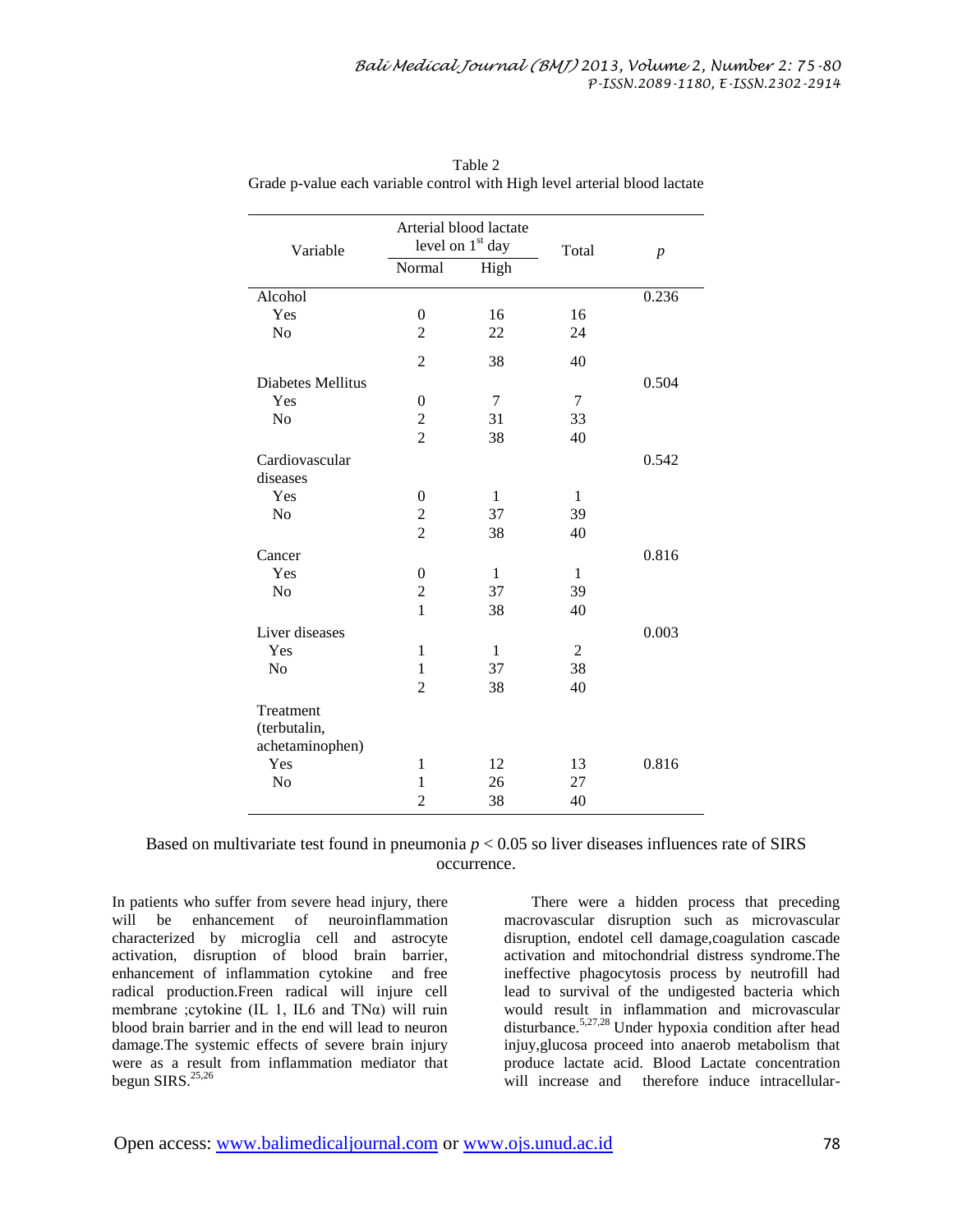extracellular acidosis. Ischemia in brain tissue will damage neuron, glia tissue and vascular tissue.<sup>29-31</sup>

 This study found two of forty samples (5%)had liver dysfunction in which one of them (2.5%) had high arterial lactate concentration and the other one had normal arterial lactate concentration so we concluded that there was a significant correlation between liver dysfunction and arterial lactate concentration in patients who suffered from severe head injury. Patient with liver dysfunction would have lactate production enhancement that caused by excessive glycolysis as a response to stresses organ.<sup>32</sup>

 The main goal of handling SIRS is to prevent source of infection, repair and retrieve perfusion tissue, repair and maintain ventricle function and other supportive efforts.33-35

#### **CONCLUSION**

 From forty samples of severe head injury, there were thirty eight to forty (95%) whose blood arterial lactate level in blood were increased and two to forty (5 %) whose Hs-CRP were within normal range at the first day. There was significant correlation between SIRS event and blood arterial lactate correlation in patients who suffered from head injury  $(P < 0.05)$ , so that high level lactate in blood can be used as predictor that causes SIRS to occur.

#### **REFERENCE**

- 1. Selladurai B, Reilly P. *Epidemiology of acute head injury*. *Initial management of head injury.* North Ryde: McGraw-Hill; 2007.p 2-8
- 2. Kraus JF, McArthur DL, Silverman TA,.Jayaraman M. *Epidemiology of brain injury.* In: Narayan RK, Wilberger JE. Povlishock JT, editors. Neurotrauma. New York: McGraw-Hill; 1996.p. 13-31
- 3. Arifin M. Peranan oksigen relative pada cedera kepala berat, pengaruhnya pada gangguan fungsi enzim akinitase dan kondisi asidosi primer otak. (Disertasi) Semarang: Universitas Diponegoro ; 2002.
- 4. Greenberg MS. *Handbook of neurosurgery.6th edition*. New York; Thieme medical publisher 2006.p.28-36.
- 5. Trzeciak S ,Rivers EP . *Clinical manifesrasion of disorders microcirculatory perfusion in severe sepsis*. J Critical Care Med.2005; 9s: 20-6.
- 6. Dez Hughes, BVSc. Lactate : *What does it really tell us ?. Journal of physiology. 2004;*558 (1): 363-368.
- 7. Paterson RL. Webster HR. Sepsis *and the systemic inflammatory response Syndrome*.

(Internet). 2000. Available from:http://www. rcsed.acuk/journal/vol 145-3\_45300 10 ht.

- 8. Southwick FS. The *Sepsis Syndrome. In: Infectious Diseases in 30 days*. McGraw Hill; 200.p.2-20.
- 9. Bakker J, Coffenils M, Leon M, Gris P,Vincent JL. 1991*. Blood lactate level are superior to oxygen derived variable in predicting outcome in human septic shock*. Shock.1991;99: 956-62.
- 10. Liau LM, Bergneider M, Becker DP. Youmans Neurological Surgery. 4th ed. *Pathology and Pathophysiology of head injury*. 2000.
- 11. Stacpoole PW, Lorenz AC, Thomas RG, Harman EM. *The statement of lactic asidosis*. J Ann. Intern Med. 1998;108; 58-63.
- 12. O'brien JM, Ali NA, Aberess SK, Abraham E. *Sepsis*. Journal of medicine. 2007; 120: 1012-22.
- 13. Gladden LB. *Lactate metabolism: A new paradign for the third millennium*. Journal Physiologi. 2004;5581 p 5-30.
- 14. A Schrurr, RS Payne, 2007. *Lactate, not pyruvate is neuronal aerobic glycolysis end product; an in vitro electrophysiological study*. Neuroscience. 2007; 147: 613-619.
- 15. Levassuer JE, Allesandri B, Reinert M, Clausent, Zhou Z. *Lactate, not glucose, up-regulates mitochondrial O<sup>2</sup> consumption both in sham and lateral fluid percussed at brain.* Neurosurgery online. 2004; 59:1122-31.
- 16.Riahi,D. Apoptosis pada cedera otak traumatika. Simposium: *Apoptosis charming to death*. Iakarta:Hotel Borobudur ; 2006.
- 17. Langois.J.A, Rutland-Brown, Thomas KE. *Traumatic brain injury in the united states: emergency department visits, hospitalizations, and deaths*. Atlanta, GA : Centers for Disease Control and Prevention. (Internet). 2013.Available from: [http://www.cdc.gov/ncipc](http://www.cdc.gov/ncipc%20/pub-res/TBI_in_US_04/TBI_ED.htm.%20(Cited) [/pub-res/TBI\\_in\\_US\\_04/TBI\\_ED.htm.](http://www.cdc.gov/ncipc%20/pub-res/TBI_in_US_04/TBI_ED.htm.%20(Cited) (Cited 2 Maret 2013).
- 18. Trevor Duke. *Dysoxia and Lactate*. Intensive care journal. Goroka Base Hospital. PNG. Arch Dis Child. 1999; 81:343-350.
- 19. Terry S. *POC Lactate; the marker for perfusion deficit, therapy and prognosis in the criticaly ill.* Germany.Novabiomed laboratories. 2009;1-30.
- 20. Suistomaa M, Ruokonen E, Kari A, Takala J. *Time pattern of lactate and lactate to pyruvat ratio in first 24 hours of intensive care emergency admission*. Shock. 2000; 14:8-12.
- 21. Pallerin L, Magistretti PJ. *Neuro energetic; calling up on astrocytes to satisfy hungry neurons*. Neuroscientist. 2004;10(1): 53-62.
- 22.Bone RC, Balk RA, Cerra FB. *Definition for Sepsis and organ failure and guidelines for the use of innovative therapies in sepsis.* American